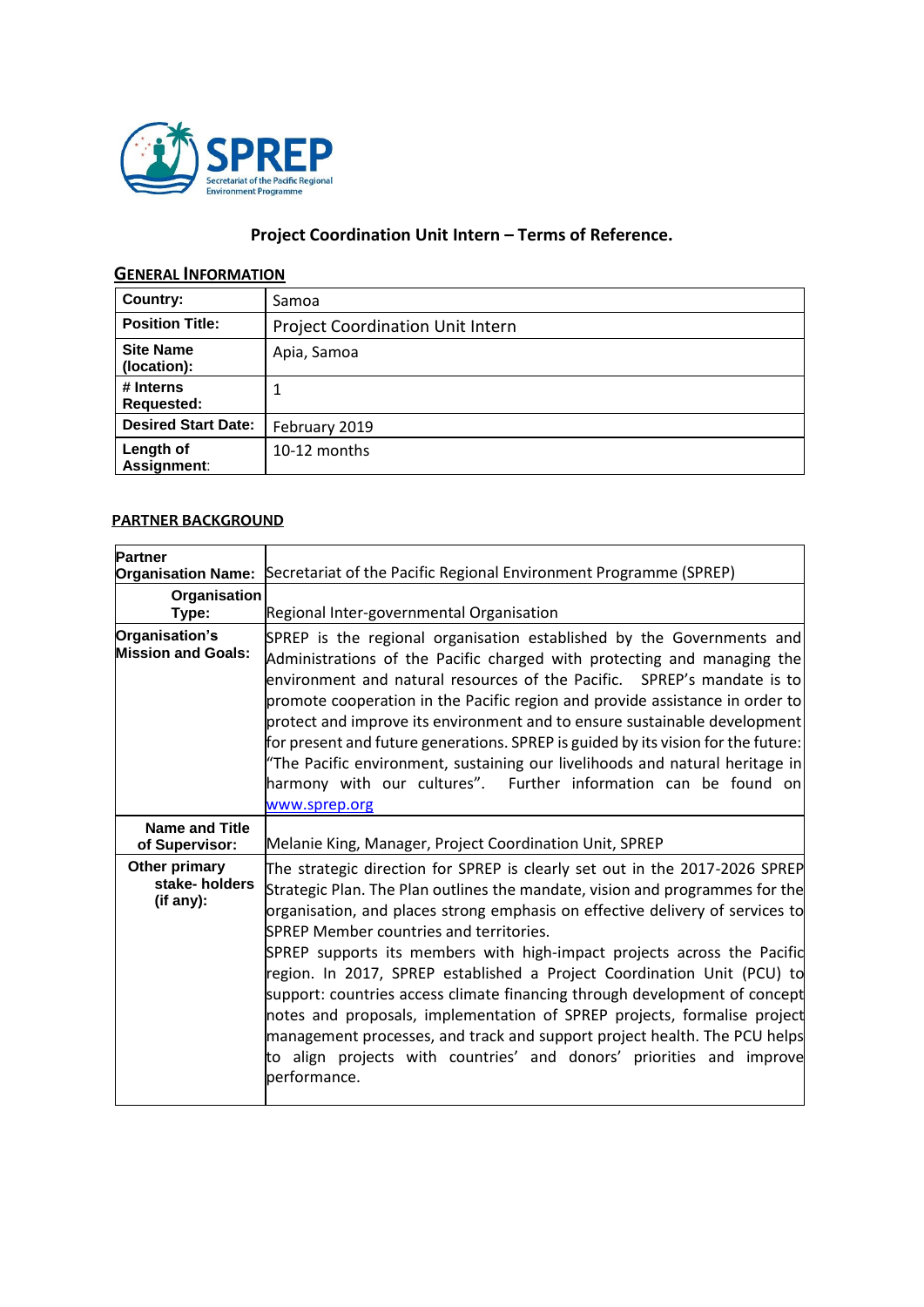#### **BACKGROUND**

The overall mission of the PCU is to support SPREP to provide high quality project development and management support for the benefits of its Members, and deliver on SPREP's role as a Regional Implementing Entity (RIE) for the Green Climate Fund (GCF) and Adaptation Fund (AF). The PCU also provides strategic support to Members' engagement with the Global Environment Facility (GEF). To achieve these, the PCU is required to work in a collaborative, cross cutting manner with other SPREP technical programmes and departments, as well as engage and work closely with a range of stakeholders including SPREP Member countries.

The PCU is now operational and consists of a Manager, Project Development Specialist – Climate Change Mitigation, Project Development Specialist – Climate Resilience and Adaptation, and a Project Implementation Support Officer. SPREP currently has a pipeline of GCF and AF projects with majority of these are for Small Islands States.

Since the last Green Climate Fund (GCF) Structured Dialogue with the Pacific that was held in Pohnpei, Federated States of Micronesia from 30 July – 02 August, SPREP's pipeline of projects has increased by more than 100%. Member countries have also approached SPREP directly as an entity to assist them in tapping into their GCF and AF allocation to fund priority climate change projects.

#### **SPREP's Internship programme**:

Offers short-term opportunities to young professionals and recent graduates from the Pacific Island member countries and territories. The programme's main objectives are:

- To provide professional exposure to young Pacific islanders;
- To strengthen capacity building in young professionals in the island member countries and territories;
- To promote SPREP's work and especially regional environmental issues and priorities.

### **Other potential benefits include***:*

- Practical experience working as part of a team in coordination of a regional project
- Experience working at an intergovernmental organisation
- Opportunities to liaise and network with diverse stakeholders

The attaché will assist the PCU deliver on its mission by undertaking research and reporting. Specifically, the attaché will:

| <b>Work areas</b>       | <b>Description</b>                                   | <b>Specific deliverables</b> |
|-------------------------|------------------------------------------------------|------------------------------|
| Conduct research        | Carry out research work on climate change            | 1 research paper             |
| work on specific topics | regional and national frameworks including           | produced                     |
|                         | existing legislation and regulations focusing on SIS |                              |
| Assist with             | Map out Accredited Entity, delivery partner and      | 1 document with details      |
| stocktaking, mapping    | development partner profiles on climate change       | of the mapping exercise      |
| and aligning SPREP      | activities / financing in SIS                        |                              |
| projects as a RIE and   |                                                      |                              |
| other delivery          |                                                      |                              |
| partners                |                                                      |                              |
| /development            |                                                      |                              |
| partners in SIS         |                                                      |                              |
| GCF/AF concept          | Work with the PCU to finalise concept notes and      | 1 concept note submitted     |
| note(s) and             | submit to the GCF /AF. Also, to finalise proposals   | 1 proposal submitted         |
| proposal(s)             | for submission to the GCF Board meetings             |                              |
|                         | scheduled for either June/July (B23) or October      | Noting that SPREP currently  |
|                         | (B24) in 2019. In addition to the Attaché working    | have 3-4 CNs /proposals      |
|                         | on his /her country concept notes /proposals there   |                              |